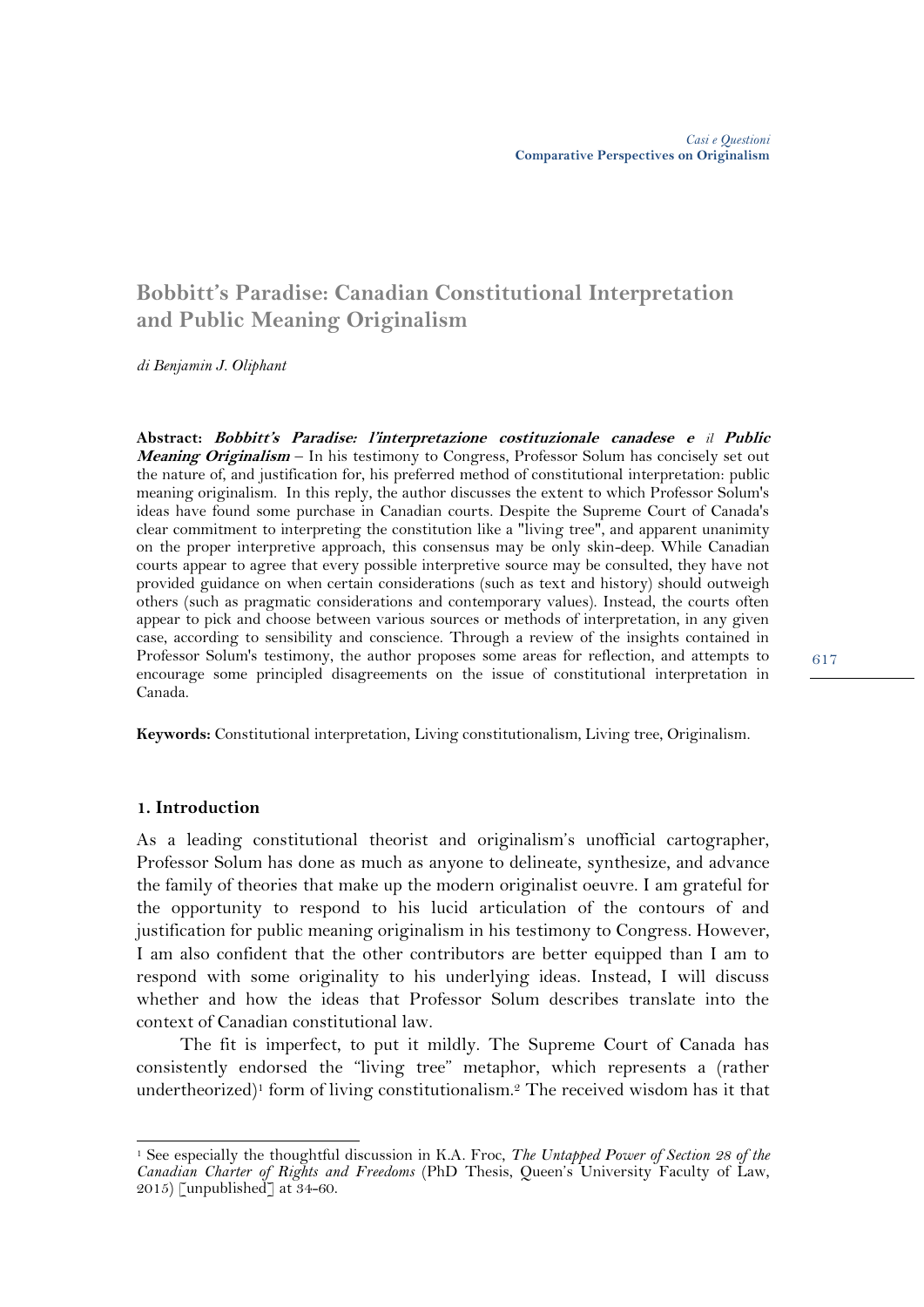some form of constitutional dynamism has always imbued Canadian interpretive practice, at least since Lord Sankey planted the "living tree" into our lexicon in the famous *Persons Case*. <sup>3</sup> This commitment to 'progressive' interpretation is often taken to represent a wholesale rejection of originalism in Canada, in all its forms.<sup>4</sup>

That conclusion is too simple, for the reasons Professor Solum and others have explained. Like nearly every interpretive theory, public meaning originalism can accommodate at least *some* forms of legal change, and possibly a great deal within the "construction zone". While there is no question that our Supreme Court is disturbed by the spectre of "frozen rights", Professor Solum reminds us that originalism does not require that the applications of provisions "remain frozen in time".<sup>5</sup> And the very notion of a living tree implies that it has roots and a trunk,<sup>6</sup> and that growth must be constrained within its "natural limits".<sup>7</sup> In short, our penchant for arboreal metaphors does not tell us much about the extent to which public meaning originalism is compatible with Canadian interpretive practice, $\frac{8}{3}$  so we will have to look more closely.

#### **2. Some Canadian Complications**

Before I get there, I should mention a few things that complicate the picture in the Canadian context. First, while structural constitutional review – primarily with respect to the division of powers between federal and provincial governments – has been occurring since 1867, our *Charter of Rights* is relatively new, having just celebrated its 35th anniversary. Whereas US courts are now being asked to excavate the original understanding of provisions passed centuries ago, our courts, at least in dealing with the *Charter*, rarely need a detailed forensic investigation to unearth the 'original' understanding of the words. We generally use the same ones

 $\overline{a}$ 

<sup>2</sup> As our most sophisticated defender of the idea, Professor Waluchow, has recently commented, it can be very difficult to distinguish between Canadian living-treeism and forms of modern originalism: see W. Waluchow, *The Living Tree* in Oliver, Macklem, Des Roches (eds), *Oxford Handbook of the Canadian Constitution*, 2017 [Oliver et al, *Oxford Handbook*] at 905-906. Notably, Prof Waluchow tends to limit his defence of the living tree to the more abstract, morally-laden, textually-underspecified phrases in the *Charter*: see e.g. W.J. Waluchow, *Democracy and the Living Tree,* 1 Drake Law Review, 1001-1002. However, it is in precisely such circumstances that public meaning originalism may provide no decisive answers: see generally L.B. Solum, *Originalism and Constitutional Construction*, 82 Fordham Law Review, 2013, 453.

<sup>3</sup> *Edwards v. Attorney-General for Canada*, [1930] A.C. 124 at 136. See e.g. S. Beaulac, *Post-World War I/Quiet Revolution (1920-1970) – Through the Lenses of Legal Interpretations and International Law* in E. Mendes, (ed), *Celebrating 150 Years of Case Law by the Supreme Court of Canada*.

<sup>4</sup> See generally B. Oliphant, L. Sirota, *Has the Supreme Court of Canada Rejected 'Originalism'?*, 42 Queen's Law Journal, 2016, 107, 111-121.

<sup>5</sup> Solum, *Testimony*, 9.

<sup>6</sup> For an incisive treatment, see V. Jackson, *Constitutions as 'Living Trees'? Comparative Constitutional Law and Interpretive Metaphors*, 75 Fordham Law Review, 2006, 921, 943-960 (noting that the living tree doctrine "implies constraints as well as evolution"). See also D. M. Brown, *Tradition and Change in Constitutional Interpretation: Do Living Trees Have Roots?*, 19:1 National Journal of Comparative Law, 2005, 33.

<sup>7</sup> *Hunter et al. v. Southam Inc.*, [1984] 2 SCR 145 at 156. Notably, esteemed originalist Steven Calabresi recently approved of the metaphor. See National Constitution Centre, "The life and legacy of Justice Antonin Scalia" (Feb 18, 2016) Podcast: *We the People*, at 34:55.

<sup>8</sup> See B.W. Miller, *Beguiled By Metaphors: The 'Living Tree' and Originalist Constitutional Interpretation in Canada*, 22:2 Canadian Journal of Law and Jurisprudence, 2009, 331.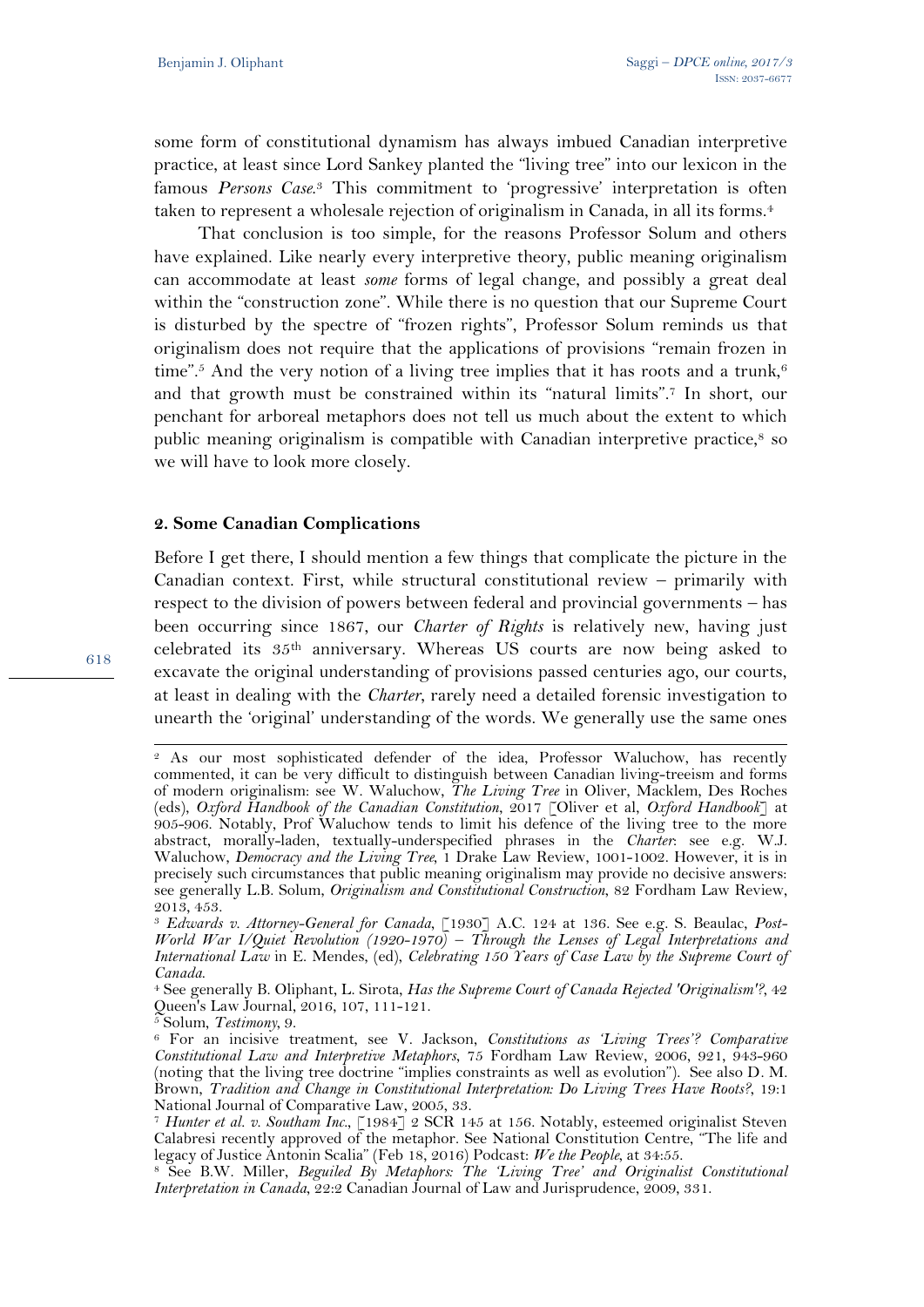today in the same way, and many of the still-leading *Charter* decisions stem from less than a decade after its passage. As a result, a commitment to the *original* public meaning of the *Charter* is not easily distinguished from an adherence to the text, context, and structure of the document itself.

The second complicating factor is that we do not have one written *Charter* in Canada, we have two: one in English, *et une autre en français.*<sup>9</sup> Neither is treated as a 'translation' of the other. They are equally authoritative and equally law.<sup>10</sup> I have not yet thought through how this fact would fit into an originalist model, but my instinct is that it would be considered a welcome complication. Our interpreters have not one but two sets of textual clues, which they must try to reconcile in a sensible manner; ambiguities and even vagueness that may bedevil interpreters can sometimes be resolved by addressing oneself to the other, co-equal, constitutional language.

Third, and perhaps most significantly for my purposes, one generally does not see Canadian judges consciously adhering to any particular interpretive methodology, beyond the obligatory and ritual nods to the "living tree" and other Canadian interpretive pieties.<sup>11</sup> It is more common for judges to pick and choose between interpretive approaches as appears to suit a particular case. For instance, a Justice may unequivocally reject originalism in one case,<sup>12</sup> while dissenting in another on the basis that the majority exceeded what was originally intended.<sup>13</sup> Judges may endorse a particular interpretation because it was "within the contemplation of the framers of the *Charter*" in one sentence, and because the "*Charter*, as a living document, grows with society and speaks to the current situations and needs of Canadians" in the very next.<sup>14</sup> And among the most conspicuously originalist judgments of the past few decades<sup>15</sup> was written by the Canada's most forceful judicial critic of originalism.<sup>16</sup>

l <sup>9</sup> This nearly exhausts my knowledge of Canada's other official language, to my embarrassment.

<sup>10</sup> See generally The Hon. M. Bastarache et al, *The Law of Bilingual Interpretation* (Toronto: LexisNexis, 2008), c. 3, part 1.

<sup>11</sup> See e.g. *R v. Comeau*, 2016 NBPC 3, discussed in more detail in Professor Sirota's contribution to this symposium, where the court began by singing from the Canadian constitutional hymnal ('living tree', 'purposive', 'large and liberal', etc.) only to employ an analysis that was conspicuously originalist.

<sup>&</sup>lt;sup>12</sup> *Ontario Hydro v. Ontario (Labour Relations Board)*, [1993] 3 SCR 327 at 409, Iacobucci J., dissenting ("This Court has never adopted the practice more prevalent in the United States of basing constitutional interpretation on the original intentions of the framers of the Constitution").

<sup>13</sup> *Weber v. Ontario Hydro*, [1995] 2 SCR 929 at para 5, Iacobucci J., dissenting (describing the majority approach as one that "differs substantially from my own, which focuses on the intention of those who drafted the *Charter*.")

<sup>14</sup> *Health Services and Support - Facilities Subsector Bargaining Assn. v. British Columbia*, 2007 SCC 27 at para 78.

<sup>15</sup> *R. v. Blais*, 2003 SCC 44, Binnie J. (basing the judgment on the originally understood meaning of the word "Indian", and noting that "this Court is not free to invent new obligations foreign to the original purpose of the provision at issue", that the "analysis must be anchored in the historical context of the provision", and that " $[g]$ enerous' rules of interpretation should not be confused with a vague sense of after-the-fact largesse").

<sup>16</sup> See e.g. *Consolidated Fastfrate Inc. v. Western Canada Council of Teamsters*, 2009 SCC 53 at para 89, Binnie J., dissenting ("Canadian courts have never accepted the sort of 'originalism' implicit in my colleague's historical description of the thinking in 1867.") See also Oliphant & Sirota, *supra* at 113 n 25, 119 n 60-61.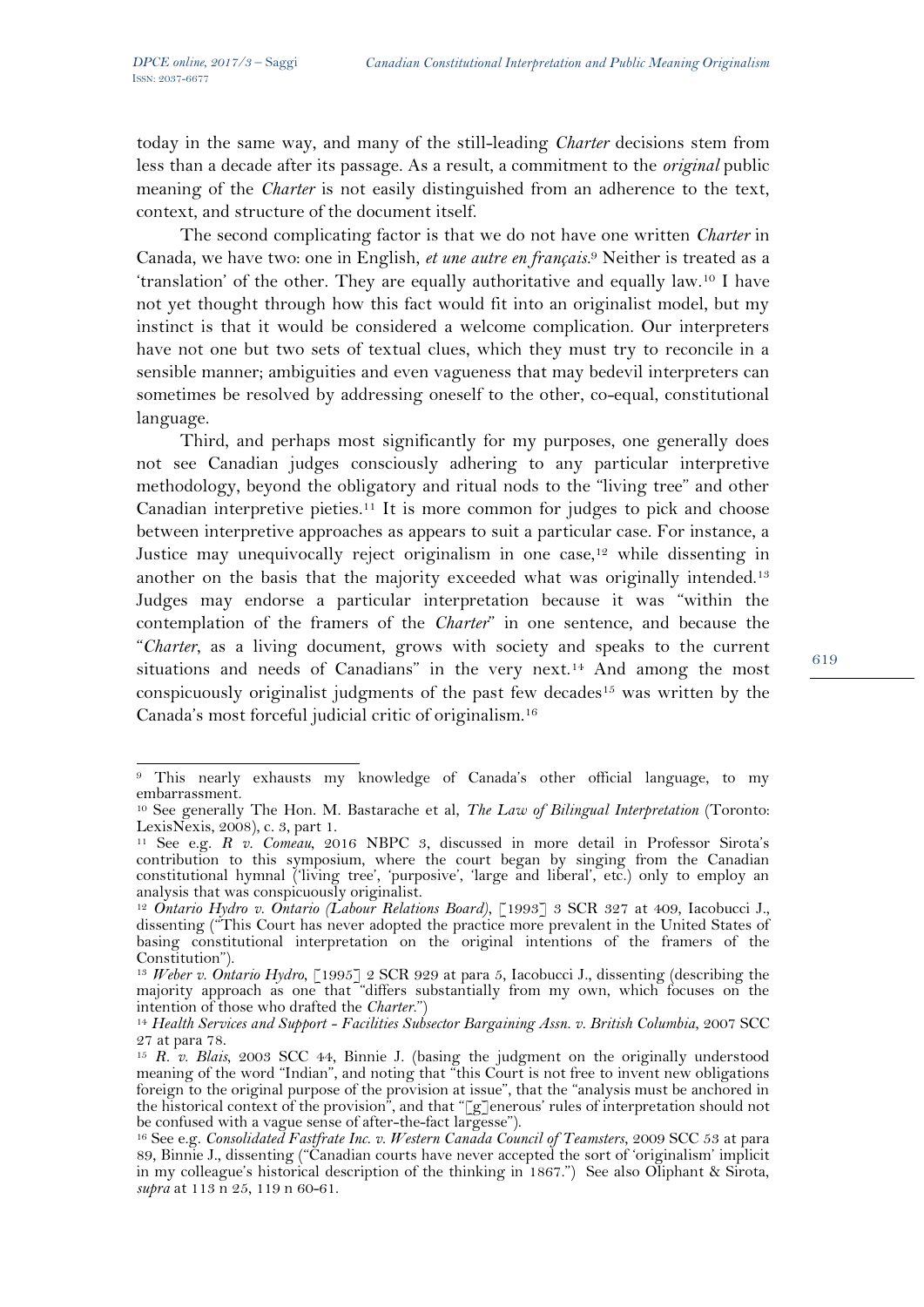I do not mean to single out these excellent judges; they are not alone. Our Supreme Court, and as far as I can tell, each individual judge, is unabashedly pluralistic and eclectic. We do not have different judges offering rival interpretive approaches, but rather the same judges adopting different approaches from one case to the next. As a result, my attempt to briefly assess the extent to which originalism has some purchase in Canada is likely doomed from the outset. But since we are all here, I will try nonetheless.

## **3. Canadian Constitutional Interpretation in a Nutshell**

In terms of interpretive practice, all of the common 'modalities' of constitutional argument – text, history, intention, purpose, structure, values, precedent, pragmatics, and much else – are regularly employed in Canada, as they are elsewhere. What is interesting, however, is that no obvious effort is made to structure their use or articulate a process by which one is preferred to the others, which is typically the role an interpretive theory would play. Instead, the courts will often agree on a medley of every potential interpretive source at once, sometimes articulated in a flurry, and normally without explaining how they all fit together or to what end.

By way of example, a majority of the Supreme Court recently noted, in the span of a few paragraphs, that the Constitution is not "an empty vessel to be filled with whatever meaning we might wish from time to time"; while it must be interpreted in a "large and liberal manner", "purposively" and "remedially", we must also focus on the "primacy of the written text", the "design of our constitutional structure", and stay "anchored in the historical context of the provision".<sup>17</sup> The dissenting judges did not disagree expressly with any of those principles, but instead produced an equally diverse recipe of its own, advocating "a broad and purposive reading" that "must clearly be rooted in the words of the provision in question" as "understood in their proper linguistic, philosophic and historical context", with an effort to achieve "the intent of the makers of our Constitution".<sup>18</sup> Neither judgment so much as mentioned the words 'living tree' or 'progressive', despite considering a constitutional text enacted a century and a half ago.

At the same time, orthodoxy has it that the Canadian Constitution is a "living document". It requires an "evolutionary interpretation" by which a "judicial ruling changes the existing law or creates new law".<sup>19</sup> Notwithstanding the importance of history, we are told that "the meaning of the words used may be adapted to modern-day realities"<sup>20</sup> and in order to "reflect advances in human understanding".<sup>21</sup> Notwithstanding our insistence on the primacy of the text, we have judicially enforceable unwritten constitutional principles,<sup>22</sup> and have asserted

 $\overline{a}$ <sup>17</sup> *Caron v. Alberta*, 2015 SCC 56 at paras 34-37.

<sup>18</sup> *Ibid* at paras 216-220.

<sup>19</sup> *Canada (Attorney General) v. Hislop*, 2007 SCC 10 [*Hislop*] at paras 93-108.

<sup>20</sup> *Reference re Employment Insurance Act (Can.), ss. 22 and 23*, 2005 SCC 56 at para 10 [*EI Reference*].

<sup>21</sup> *Hislop*, *supra* at para 114.

<sup>22</sup> *Reference re Secession of Quebec*, [1998] 2 SCR 217 at paras 53-54.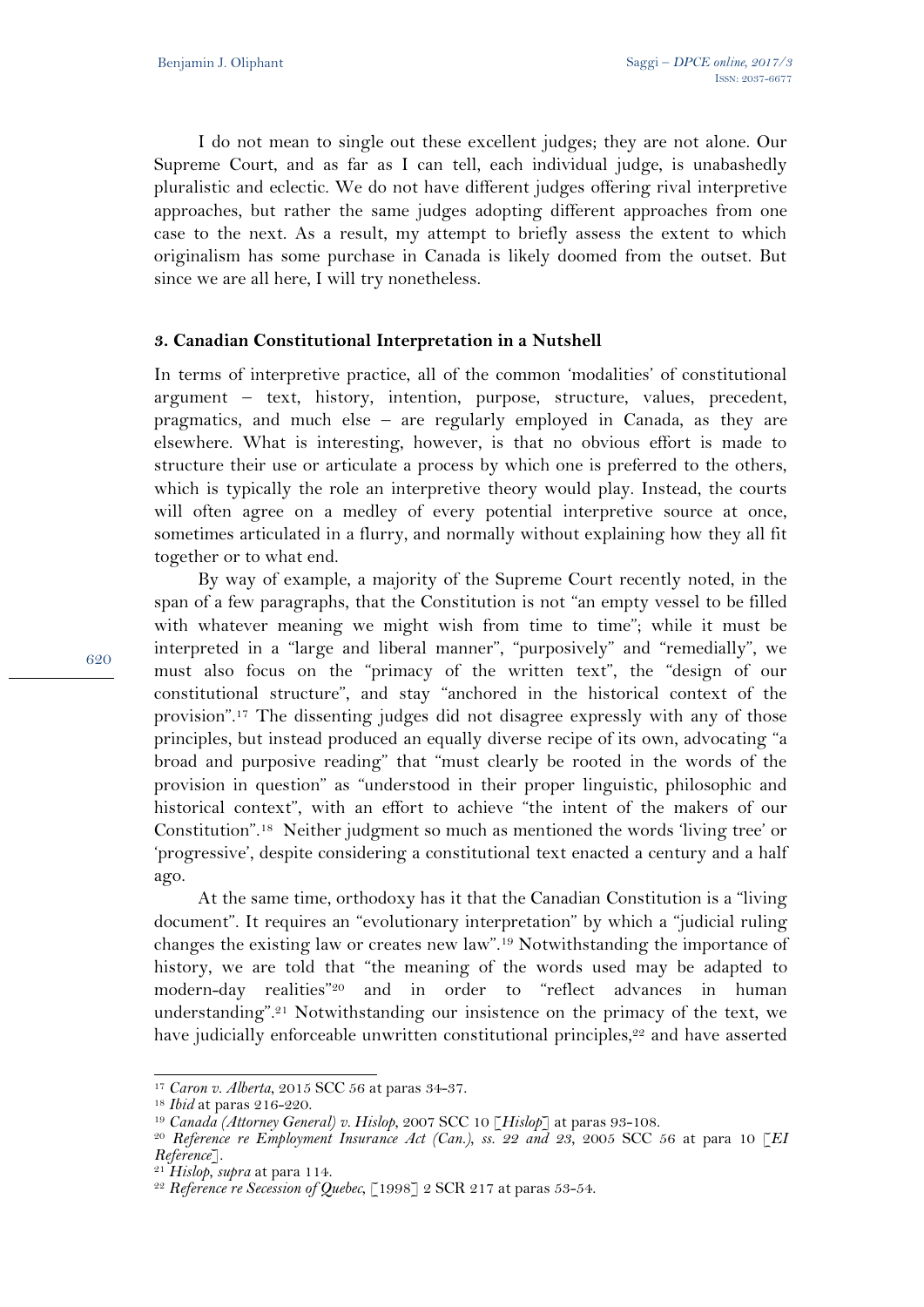that we must enforce principles that exist "beyond the words" of a particular *Charter* provision.<sup>23</sup> Notwithstanding the importance of constitutional structure, the courts must undertake a "constant adjustment process"<sup>24</sup> with respect to the meaning of constitutional provisions that are "essentially dynamic".<sup>25</sup>

If anyone can divine a coherent interpretive philosophy out of these scattered bones I would be indebted. It seems to be everything and nothing at once. To be clear, my point is not that the propositions standing alone are indefensible, nor that they cannot all play a role in a coherent interpretive approach. My point is that the Court tends to state them all in a single breath, at a high level of abstraction, and then pick and choose between them as seems appropriate. We typically are not told why, in one case, we must stay clearly rooted in the written text and its historical confines, while in another case we must go beyond the text or adapt its meaning to speak to modern realities. We are, in short, a Bobbitian paradise, where the choice between interpretive sources in any given case appears guided by the dictates of conscience.<sup>26</sup>

In light of the above, it would be easy enough to conclude, as most Canadian scholars have, that Lord Sankey banished originalism from our shores as St. Patrick did the snakes from Ireland, but I think that misses an important part of the picture. It is exactly our penchant for interpretive pluralism that we not infrequently come across strong notes of originalist reasoning throughout our history, both before and after the *Charter*. 27

One reason we find so many examples of originalist reasoning in the heartland of living constitutionalism is, I suspect, because public meaning originalism is nearly indistinguishable from the orthodox principles of statutory interpretation endorsed by the Privy Council and Canadian courts for centuries.<sup>28</sup> I am fond of Lord Reid's helpful articulation:

We often say that we are looking for the intention of Parliament, but that is not quite accurate. We are seeking the meaning of the words which Parliament used. We are seeking not what Parliament meant but the true meaning of what they said. (…)

One must first read the words in the context of the Act read as a whole, but one is entitled to go beyond that. The general rule in construing any document is that one should put oneself "in the shoes" of the maker or makers and take into account relevant facts known to them when the document was made. The same must apply to Acts of Parliament subject to one qualification. An Act is addressed to all the lieges and it would seem wrong to take into account anything that was not public

 $\overline{a}$ <sup>23</sup> *Figueroa v. Canada (Attorney General)*, 2003 SCC 37 at para 19. And see Benjamin J Oliphant, "Taking Purposes Seriously: The Purposive Scope and Textual Bounds of Interpretation Under the Canadian Charter of Rights and Freedoms" (2015) 65:3 UTLJ 239 [Oliphant, "Purposivism"].

<sup>&</sup>lt;sup>24</sup> Law Society of Upper Canada v. Skapinker, [1984] 1 SCR 357 at para 11.

<sup>25</sup> *EI Reference*, *supra* at para 9.

<sup>26</sup> P. Bobbitt, *Constitutional Interpretation*, 1991, 178-86.

<sup>27</sup> See generally L. Sirota, B. Oliphant, *Originalist Reasoning in Canadian Constitutional Jurisprudence*, 50:2 UBC Law Review, 2017, 505.

<sup>28</sup> See especially J. Goldsworthy, G. Huscroft, *Originalism in Canada and Australia: Why the Divergence?*", in R. Albert, D.R. Cameron (eds), *Canada in the World: Comparative Perspectives on the Canadian Constitution*.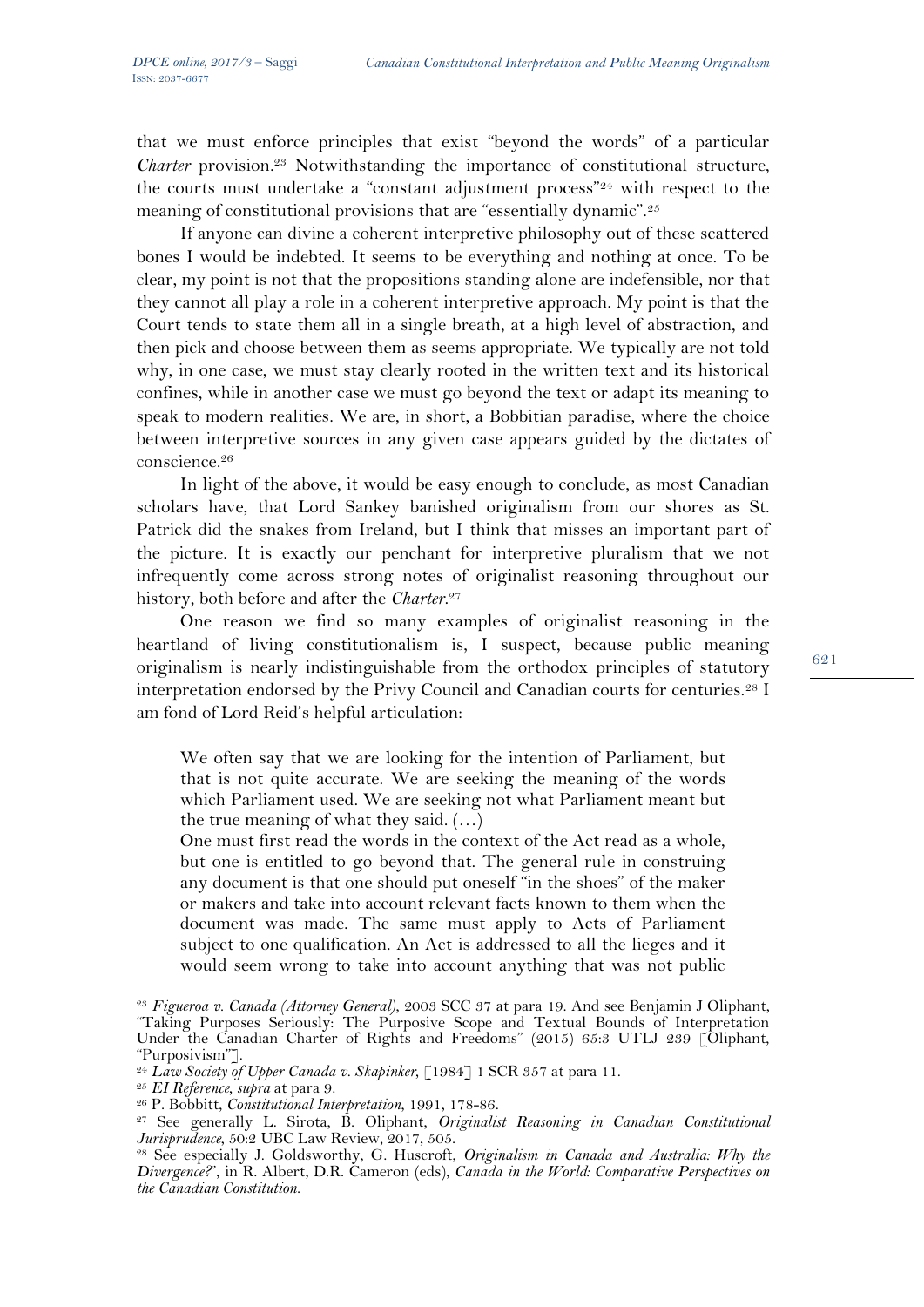knowledge at the time. That may be common knowledge at the time or it may be some published information which Parliament can be presumed to have had in mind.<sup>29</sup>

I think this passage nicely captures the basic premise of Professor Solum's originalism – that interpretation is constrained by the meaning of words as understood at the date of passage – and we should not be surprised that these principles have infused Canadian interpretive practice to some extent, including with respect to the constitution.<sup>30</sup> Even leaving aside the long history where the application of the orthodox principles was unquestioned, one returns in particular to the seminal *Charter* decisions, where the Courts would generally downplay specific evidence of what was *meant*, but would rather closely scour the text and context of a particular provision to try to sort out what was *said*.

One telling example is the *Motor Vehicle Reference*, in which the Court held that the term "principles of fundamental justice" included substantive principles of justice, rather than just procedural ones.<sup>31</sup> The Court famously refrained from relying on the framers' intentions to the contrary, as expressed in the testimony of the drafters of the provision; however, so might originalists like Professor Solum, who notes that while those intentions might supply some evidence, the meaning of the text does not derive from what the framers thought it should mean.<sup>32</sup>

I choose the *Motor Vehicle Reference* advisedly, as it is commonly taken to sound the death knell for originalism under the *Charter*, and has been the wellspring of an especially contentious and active body of case law.<sup>33</sup> Even our most highly (and deservedly) esteemed constitutional oracle, Professor Hogg, who is generally dismissive of 'originalism' and supportive of 'progressive interpretation', argues that the Court should not have so blithely rejected the clear intention of the framers in this particular instance.<sup>34</sup>

I must confess that, like Lord Reid, I am not particularly drawn to this position, at least as a matter of interpretive obligation. In my view, constitutional drafters must speak clearly if they want to be heard clearly, both by the public's representatives voting on the constitution and later by the courts interpreting it. While interpreters should not be quick to stretch or misread an idea clearly communicated, it is not obvious to me that they should prefer one reading of opaque language solely because that may be how certain drafters might prefer it to be read. If the drafters wanted to ensure procedural protections only, they could have very easily said so; they might have used the common term "natural justice", or more radically, the word "procedural" at some point. They did not use terms

<sup>32</sup> Solum, Testimony, at 2.

l

<sup>29</sup> *Black-Clawson International Ltd v. Papierwerke Waldhof-Aschaffmburg A-G* [1975] AC 591 at 613.

<sup>30</sup> On the links between Canadian statutory and constitutional interpretation, see Stéphane Beaulac, *Constitutional Interpretation: On Issues of Ontology and of Interlegality*, in Oliver et al, *Oxford Handbook*, *supra*.

<sup>31</sup> *Re B.C. Motor Vehicle Act*, [1985] 2 SCR 486. Discussed in more detail in Oliphant & Sirota, *supra* at 138-142.

<sup>33</sup> Section 7 has been aptly referred to as the *Charter*'s "problem child". See J. Cameron, From *MVR* to *Chaoulli v. Quebec*: The Road Not Taken and the Future of Section 7, 34 The South Carolina Law Review, 105.

<sup>34</sup> See P.W. Hogg, *Constitutional Law of Canada*, 5th ed (Toronto: Carswell, looseleaf) at §60.1  $(e-g)$ .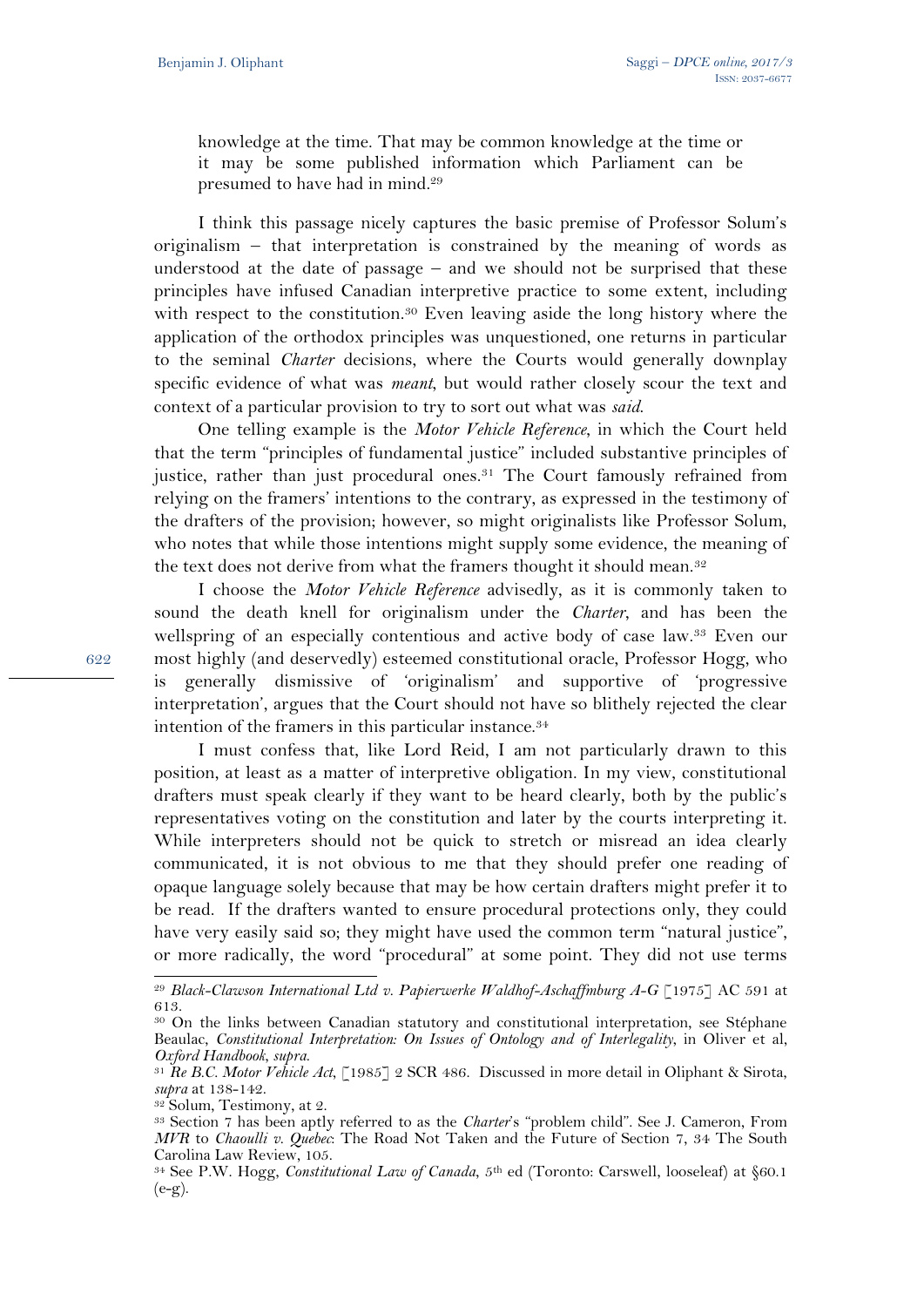with clear meanings to express their purportedly clear intention, but rather obtained a consensus to enact the grandiose and pregnant phrase "principles of *fundamental justice*".

While some may see the analysis in the *Motor Vehicle Reference* as a smoke screen, it strikes me as a genuine effort to get to the bottom of how a reasonably well informed member of the public, or perhaps a lawyer acquainted with the orthodox principles of statutory interpretation, would understand the terms in context.<sup>35</sup> Justice Binnie later explained that the decision was justified based on the "common meaning of words", adding that "if someone handed a judge an apple and called it a banana the judge would still be required by his or her oath of office to fearlessly declare it to be an apple".<sup>36</sup>

I suspect that public meaning originalists would normally agree, and indeed, from the perspective of public meaning originalism, the Court's reference to the "living tree" in *Motor Vehicle Reference* seems to be of the unobjectionable sort. It was used to disavow heavy reliance on drafters' intentions or expected applications, not the original understanding of the words placed in context, which could not have evolved much from the day of passage of the *Charter* only a few years prior. That is, the Court did not hold that while the disputed phrase "principles of fundamental justice" *now* includes substantive protections, it might *later* mean only procedural protections or something else entirely; rather, it held that in determining which understanding was correct, evidence of the intentions of the drafters should not be given controlling weight in the balance, particularly where those ran contrary to what the Court considered to be the best (and necessarily still "original") understanding of the text and structure of the *Charter* itself.

Overall, there is no shortage of decisions in Canada adopting forms of originalism, <sup>37</sup> and equally no shortage of decisions which reject its core precepts.<sup>38</sup> My concern is that we are never really told when or why one should give way to another, which risks turning constitutional interpretation into a glorified shell game. Each interpretive canon has a counter-canon,<sup>39</sup> and so interpreters at least appear to be entirely liberated. And without any theoretical grounding or apparent desire to find one, the litany of interpretive principles are employed to the extent they are considered suitable to the context (or, for cynics, convenient to reach a favoured result), and otherwise ignored.

What is interesting in this is not that the Court as a whole has been inconsistent, which is to be expected, but that one cannot easily identify any

l

<sup>&</sup>lt;sup>35</sup> This is not to say that the Court was necessarily successful in its various textual and contextual inferences in that case, just that the types of arguments it used would be quite familiar to a public meaning originalist. See generally Oliphant, Sirota, *supra* at 138-141. Nor is it to say that, having concluded that the term "principles of fundamental justice" does not indicate procedural protections only, that the Court has been altogether successful in the course of constitutional 'construction'. See e.g the indictment set out in Cameron, "The Road Not Taken", *supra*.

<sup>36</sup> This is attributed to the author of the principal judgment in the *Motor Vehicle Reference*, Justice Lamer. See Binnie, "Original Intent", *supra* at 351.

<sup>37</sup> Perhaps the most notable example in the context of the *Charter* has been the steadfast exclusion of property rights, which has been defended exclusively on originalist grounds: see Sirota, Oliphant, *supra* at 552-553.

<sup>38</sup> Sometimes in the same judgment: compare *Hislop*, *supra* at paras 94-95, and at paras 72-73.

<sup>39</sup> Sirota, Oliphant, *supra* at 564-565.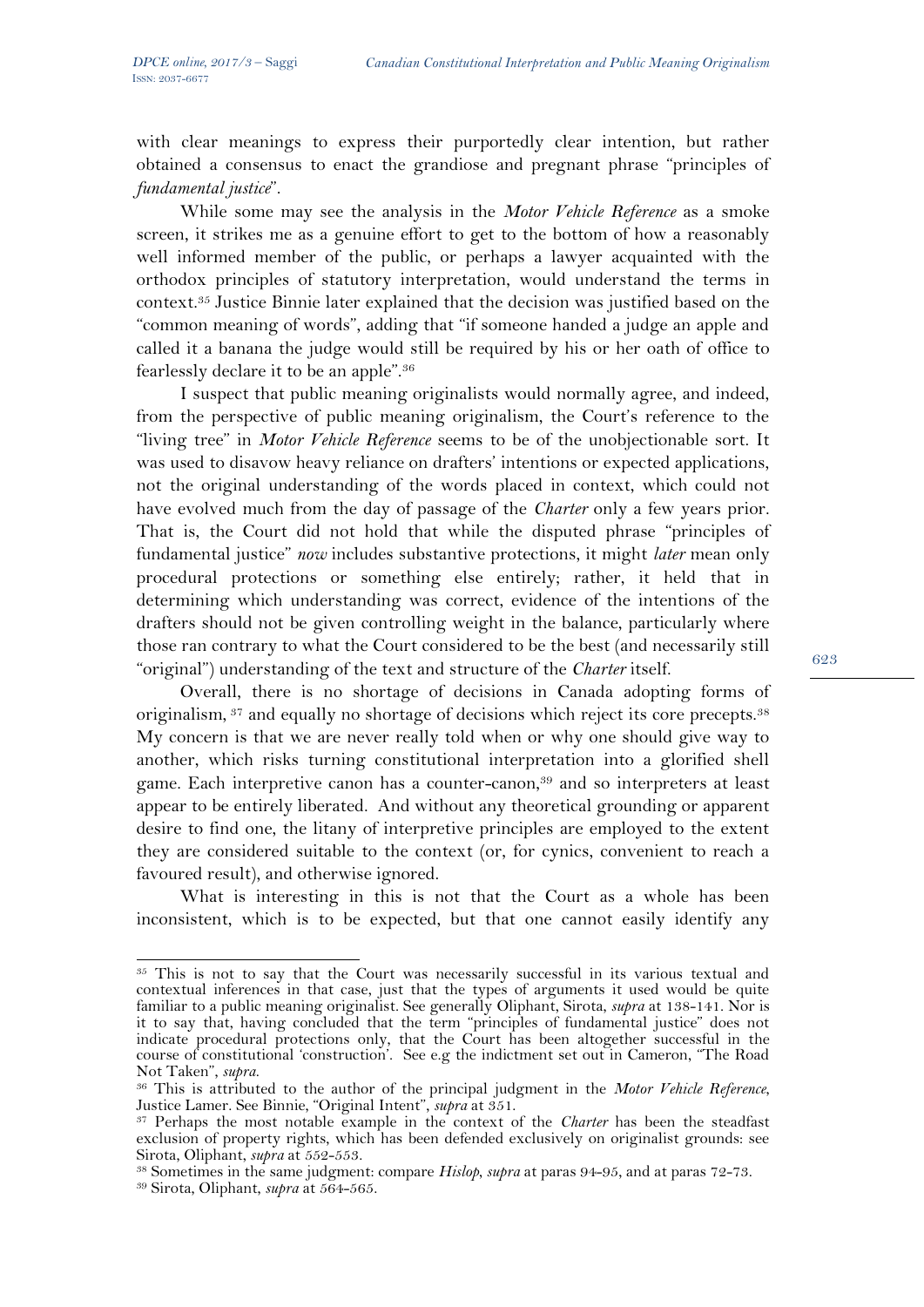interpretive fault lines between judges. I wonder to what extent that is an indication of an analytically stable consensus, as opposed to an indication that everyone can agree when nothing meaningful enough to provoke controversy is being said.<sup>40</sup>

### **4. Professor Solum's Lessons**

Whether or not one ultimately adopts Professor Solum's preferred interpretive approach, a consideration of the ideas set out in his testimony might go some ways towards confining the vast degree of interpretive discretion in Canada, if we were so inclined. I want to highlight three lessons in particular.

First, we might benefit, at least in some contexts, from an attempt to distinguish between 'interpretation' and 'construction'; between growth and dynamism *within* the original understanding of the words as opposed to shifting *between* different meanings; between attributing a meaning to words and creating doctrine to put that meaning into effect.

This point might be illustrated by discussing the dominant interpretive approach in the context of the *Charter*: "purposivism". The 'purposive approach' as originally articulated required interpreters to turn their minds to "the character and the larger objects of the *Charter* itself, to the language chosen to articulate the specific right or freedom, to the historical origins of the concepts enshrined, and where applicable, to the meaning and purpose of the other specific rights and freedoms with which it is associated within the text of the *Charter*".<sup>41</sup> This contains all of the interpretive tools that an originalist might advise using, by prescribing interpretations that, while not overly narrow or technical,<sup>42</sup> are nonetheless grounded in the written word "placed in its proper linguistic, philosophic and historical contexts".<sup>43</sup>

However, because we have always conflated the tasks of interpretation and construction, the purposive approach has been a coat of many colours in practice. The courts frequently will use 'purposes' derived from textual, contextual, structural and historical markers to resolve narrow textual ambiguities (i.e. 'interpretation') or to develop doctrine within vague text (i.e. 'construction'), both of which a public meaning originalist could accept. But 'purposivism' is also used to stretch and enlarge the meaning of the text so as to better achieve its purpose, and sometimes, to enforce stand-alone, judicially-identified purposes. This leaves the courts with an enormous amount of power to add or subtract to the Constitution as seems necessary to achieve broad political goals or advance moral values, any

624

 $\overline{a}$ 

<sup>40</sup> I should issue a disclaimer here: it is of course easy for me, as someone who bears no burden of power or responsibility to the population, to grouse from the sidelines, and demand unbending commitment to principle, come what may. I do not intend to stop grousing because of that, but I do recognize how difficult the task of constitutional interpretation is, and how much more difficult that task would be when your answers matter in the real world.

<sup>41</sup> *R. v. Big M Drug Mart Ltd.*, [1985] 1 S.C.R. 295 at 344 [*Big M Drug Mart*].

<sup>42</sup> As many originalists would advise. See e.g. A. Scalia, *A Matter of Interpretation: Federal Courts and the Law*, 1997, 23 ("A text should not be construed strictly, and it should not be construed leniently; it should be construed reasonably, to contain all that it fairly means") and J. Goldsworthy, *Interpreting the Constitution in its Second Century*,24 Melbourne Law Review, 2000, 677, 687-689 (criticizing interpretive 'literalism' as "narrow, formalistic and obstructive"). <sup>43</sup> *Big M Drug Mart*, *supra* at 344.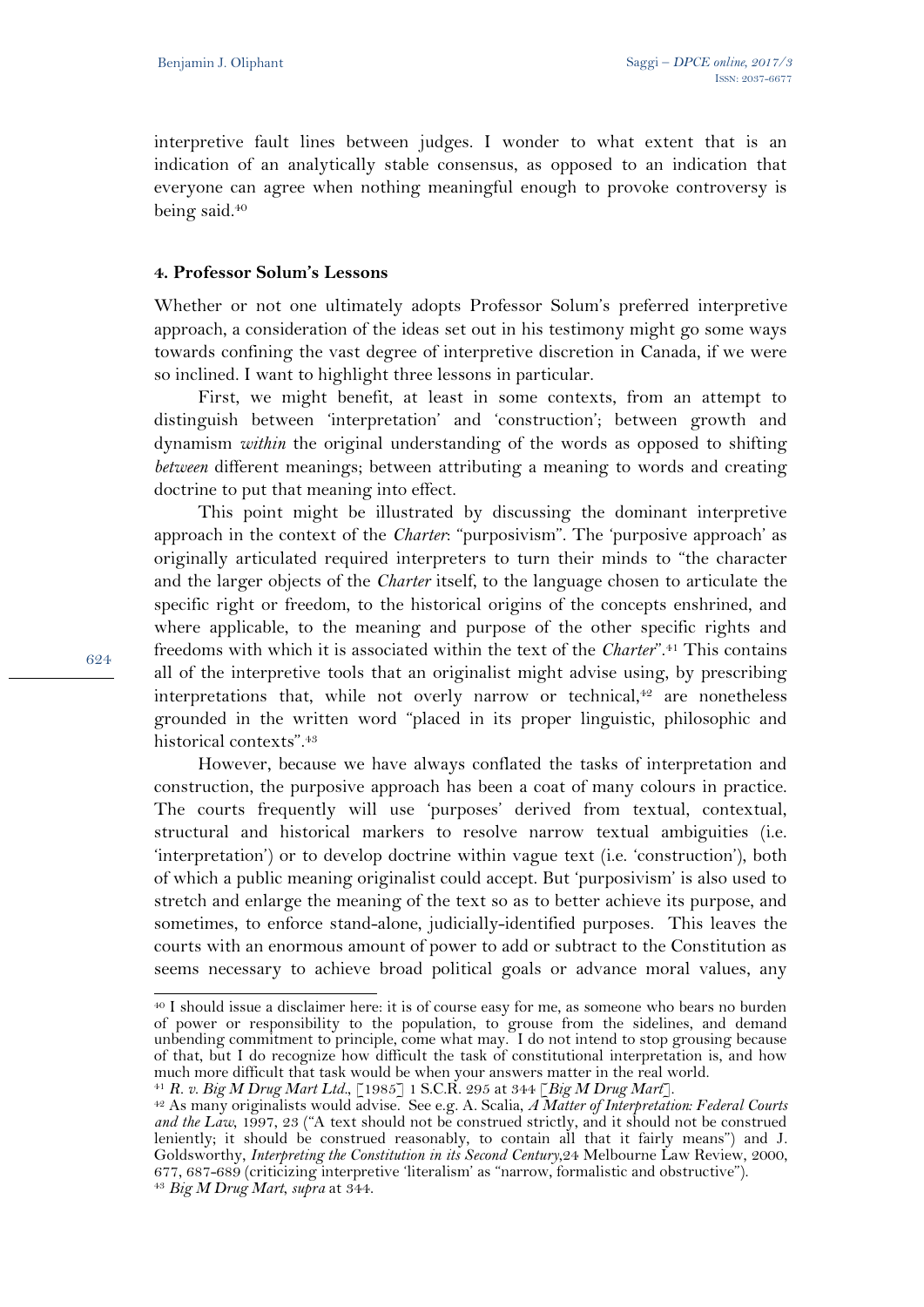number of which can be found latent in any modern Constitution.<sup>44</sup> And because we do not consciously distinguish between the tasks of attributing meaning to words and subsequently applying those meanings in concrete cases, "purposivism" can function as a distracting buzzword, which tends to paper-over the more nuanced interpretive debates that, I suggest, we should be having.

Second, the coherence of Canadian interpretive practice has suffered from the false dichotomy so common in political debates, if no longer in sophisticated legal ones, between utter constitutional rigidity and unbounded flexibility. All forms of constitutional change – for instance, the need to accommodate constitutional provisions to new technology – are taken as a refutation of originalism *tout court*. 45 We sometimes believe that we must either have a constitution that can apply to modern circumstances or one that requires horse-drawn carriages to have the right of way on public roads.46 As Professor Cameron has argued:

the 'living tree' doctrine has over the years provided a rationale for granting the Constitution as liberal an interpretation as possible. Otherwise, as the Court suggested in *Secession Reference*, the text would place the Constitution in a straightjacket. And there is little to choose between a living tree and a straightjacket.<sup>47</sup>

Until we can break free of this mythical dichotomy, which Professor Solum helpfully challenges,<sup>48</sup> I do not expect we will make it far in bringing some coherence or consistency to the task of constitutional interpretation in Canada, should we want it.

The final lesson I want to highlight is an implicit one: that originalists like Professor Solum have carefully described what they believe the object of the interpretive inquiry is and should be. They have explained why, in their view, the original public meaning is the proper focus of attention, what its limits are, and how each of the modalities 'fit' into the overall project.<sup>49</sup> Our difficulty in Canada is that we do not seem sure what we are looking for, and therefore cannot say whether or to what extent a particular interpretive data point will help us find it. It is often a practice disconnected from an objective.<sup>50</sup> For those who think that

 $\overline{a}$ <sup>44</sup> See generally Oliphant, "Purposivism", *supra*.

<sup>&</sup>lt;sup>45</sup> See e.g. *Reference re Same-Sex Marriage*, 2004 SCC 79 at para 23.

<sup>46</sup> I did not make this example up. See S. Fine, "Retired Canadian jurists respectfully dissent from Scalia's approach, style" *Globe and Mail* (February 15, 2016) ("Horses used to have the right of way on the road," John Major, a retired Canadian Supreme Court judge, said, using some sarcasm of his own, to explain why he never accepted Justice Scalia's originalism. "There came a time when courts thought maybe cars should have the right of way.")

<sup>47</sup> J. Cameron, *The Written Word and the Constitution's Vital Unstated Assumptions,* in Thibault, Pelletier, Perret (eds), *Essays in Honour of Gerald A Beaudoin: The Challenges of Constitutionalism*, 2002, 112.

<sup>48</sup> Both briefly in his testimony, and in more detail elsewhere: see e.g. L.B. Solum, *Faith and Fidelity: Originalism and the Possibility of Constitutional Redemption*, 91 Texas Law Review, 2012, 147; L.B. Solum, *The Interpretation-Construction Distinction*, 27 Const. Comm., 2010, 95,115-118. <sup>49</sup> See e.g. K. Whittington, *On Pluralism within Originalism*, in Huscroft, Miller (eds), *The Challenge of Originalism: Theories of Constitutional Interpretation*, 2011.

<sup>50</sup> See the discussions in M. Berman, K. Toh, *Pluralistic Nonoriginalism and the Combinability Problem*, 91 Texas Law Review, 2013, 1739, and C. Green, *Constitutional Truthmakers*, Notre Dame Journal of Law, Ethics and Public Policy, 2017.